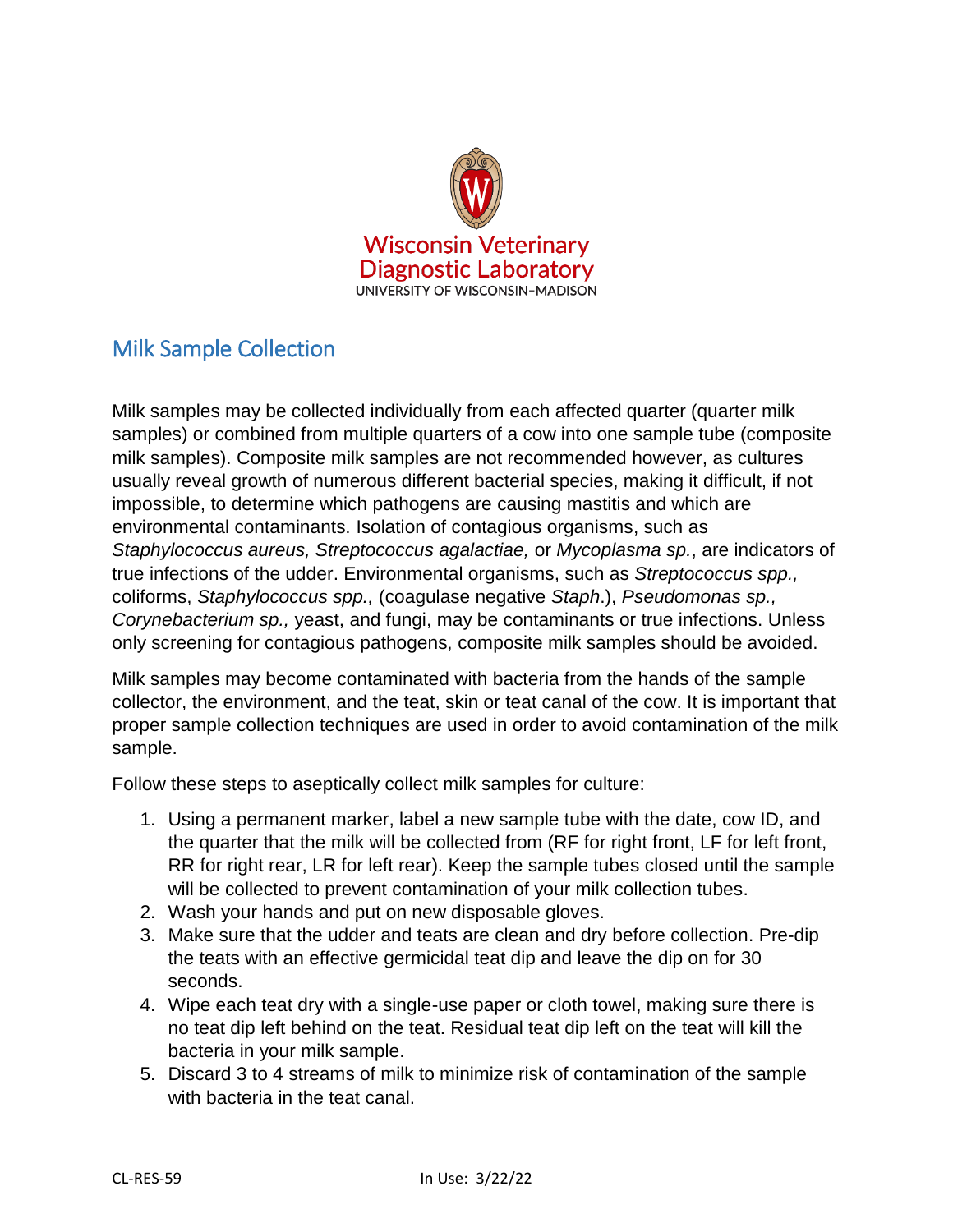- 6. Scrub teat ends with a cotton ball or gauze pad soaked in alcohol. Scrub until the cotton ball or gauze pad comes away clean (no dirt/debris can be seen). If sampling more than one quarter of the same cow, scrub far teats before scrubbing near teats. Use a new cotton ball or gauze pad for each teat. Teats should not be dripping with alcohol, as the alcohol will kill the bacteria in your milk sample.
- 7. Open the sample tube immediately before the sample is taken. Do not let your hands or the teat end come into contact with the inside of the tube, including the lid. Collect milk until the sample tube is ⅓ to ½ full, holding the tube at an angle to prevent loose dirt or hair from falling into it. Immediately close the tube once filled, as indicated.
- 8. Immediately put the sample tube in the refrigerator or on ice. Samples that will not be plated within 24 hours should be frozen. It is best to freeze samples before shipping to the lab.

## **Additional Recommendations**:

 Plastic tubes with snap-on lids work best for collecting milk samples. Whirl pack and Ziplock bags should NOT be used as they are easily contaminated during sample collection and also often leak during transportation.



- To avoid contamination, handle sample tubes properly to ensure sterility at all times. Make sure nothing but the sample milk comes into contact with the inside of the tubes.
- Check that sample tubes are no more than  $\frac{1}{2}$  full and that lids are completely closed to avoid leakage or bursting upon freezing (milk will expand when frozen).
- Collect samples directly from teats. Bucket or milk meter samples carry over bacteria from previous cows.
- The best time to sample is at milking time before the cow is milked. If the sample is not collected at milking time, it should be taken at least 4 hours after the last milking.
- Label the sample tube with a permanent marker before sample collection, as milk fat will cause the ink to smear.
- For composite milk samples, it is ideal to collect the same volume of milk from each quarter.
- Minimize contamination by collecting samples in a clean area, such as the parlor. Avoid areas with massive air movement where bedding and dust can cause major contamination problems.